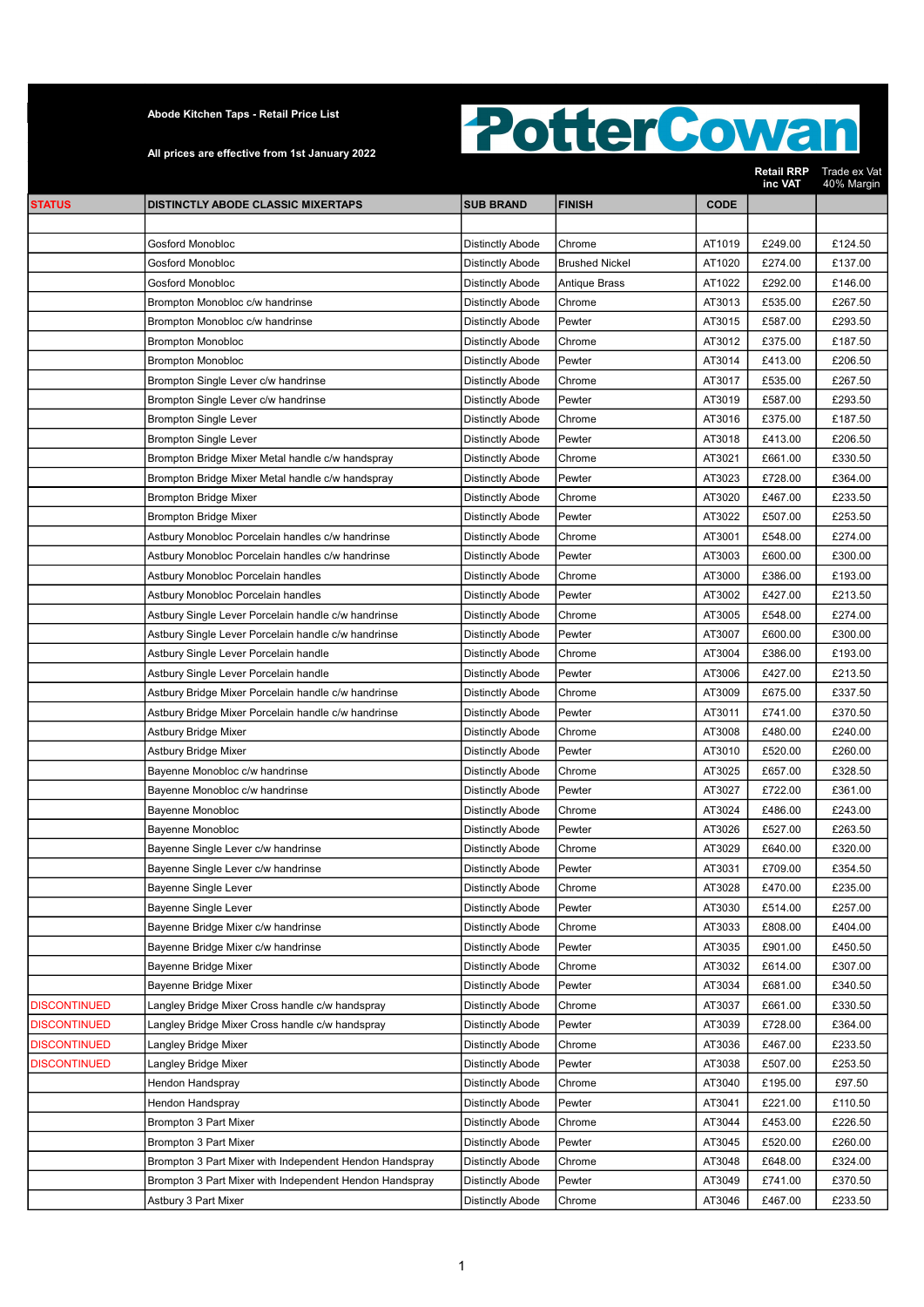All prices are effective from 1st January 2022

|                     |                                                        |                         |                        |        | <b>Retail RRP</b><br>inc VAT | Trade ex Vat<br>40% Margin |
|---------------------|--------------------------------------------------------|-------------------------|------------------------|--------|------------------------------|----------------------------|
|                     | Astbury 3 Part Mixer                                   | <b>Distinctly Abode</b> | Pewter                 | AT3047 | £535.00                      | £267.50                    |
|                     | Astbury 3 Part Mixer with Independent Hendon Handspray | Distinctly Abode        | Chrome                 | AT3050 | £661.00                      | £330.50                    |
|                     | Astbury 3 Part Mixer with Independent Hendon Handspray | Distinctly Abode        | Pewter                 | AT3051 | £755.00                      | £377.50                    |
|                     | Astbury Monobloc                                       | Distinctly Abode        | <b>Forged Brass</b>    | AT3068 | £465.00                      | £232.50                    |
|                     | Astbury Monobloc with Handspray                        | Distinctly Abode        | <b>Forged Brass</b>    | AT3069 | £658.00                      | £329.00                    |
|                     | <b>Astbury Single Lever</b>                            | <b>Distinctly Abode</b> | Forged Brass           | AT3070 | £465.00                      | £232.50                    |
|                     | Astbury Single Lever with Handspray                    | <b>Distinctly Abode</b> | Forged Brass           | AT3071 | £658.00                      | £329.00                    |
|                     | Astbury Bridge Mixer                                   | Distinctly Abode        | Forged Brass           | AT3072 | £577.00                      | £288.50                    |
|                     | Astbury Bridge Mixer with Handspray                    | <b>Distinctly Abode</b> | Forged Brass           | AT3074 | £809.00                      | £404.50                    |
|                     | Astbury 3 Part Mixer                                   | <b>Distinctly Abode</b> | <b>Forged Brass</b>    | AT3073 | £561.00                      | £280.50                    |
|                     | Astbury 3 Part Mixer with Handspray                    | Distinctly Abode        | Forged Brass           | AT3075 | £794.00                      | £397.00                    |
|                     | Hendon Handspray                                       | Distinctly Abode        | Forged Brass           | AT3101 | £234.00                      | £117.00                    |
|                     | Bayenne Monobloc                                       | Distinctly Abode        | Century Copper         | AT3090 | £583.00                      | £291.50                    |
|                     | Bayenne Monobloc with Handspray                        | Distinctly Abode        | Century Copper         | AT3086 | £789.00                      | £394.50                    |
|                     | <b>Bayenne Single Lever</b>                            | Distinctly Abode        | <b>Century Copper</b>  | AT3087 | £565.00                      | £282.50                    |
|                     | Bayenne Single Lever with Handspray                    | <b>Distinctly Abode</b> | <b>Century Copper</b>  | AT3088 | £769.00                      | £384.50                    |
|                     | Bayenne Bridge Mixer                                   | <b>Distinctly Abode</b> | <b>Century Copper</b>  | AT3089 | £737.00                      | £368.50                    |
|                     | Bayenne Bridge Mixer with Handspray                    | <b>Distinctly Abode</b> | Century Copper         | AT3091 | £971.00                      | £485.50                    |
|                     | Hendon Handspray                                       | <b>Distinctly Abode</b> | <b>Century Copper</b>  | AT3103 | £234.00                      | £117.00                    |
|                     |                                                        |                         |                        |        |                              |                            |
|                     | DISTINCTLY ABODE STAINLESS STEEL TAPS                  |                         |                        |        |                              |                            |
|                     |                                                        |                         |                        |        |                              |                            |
|                     | Propus Single Lever                                    | Distinctly Abode        | <b>Stainless Steel</b> | AT1070 | £334.00                      | £167.00                    |
|                     | Stalto Professional                                    | Distinctly Abode        | <b>Stainless Steel</b> | AT1199 | £621.00                      | £310.50                    |
|                     | Axial Pot Filler                                       | <b>Distinctly Abode</b> | <b>Stainless Steel</b> | AT2078 | £331.00                      | £165.50                    |
|                     | Airo Monobloc                                          | Distinctly Abode        | <b>Stainless Steel</b> | AT2075 | £326.00                      | £163.00                    |
|                     |                                                        |                         |                        |        |                              |                            |
|                     | DISTINCTLY ABODE CONTEMPORARY MIXERTAPS                |                         |                        |        |                              |                            |
|                     |                                                        |                         |                        |        |                              |                            |
| <b>NEW</b>          | Agilis Single Lever                                    | Distinctly Abode        | Chrome                 | AT2184 | £348.00                      | £174.00                    |
| <b>NEW</b>          | Agilis Single Lever                                    | <b>Distinctly Abode</b> | <b>Brushed Nickel</b>  | AT2185 | £435.00                      | £217.50                    |
| <b>NEW</b>          | Agilis Single Lever                                    | Distinctly Abode        | Matt Black             | AT2186 | £370.00                      | £185.00                    |
| <b>NEW</b>          | Agilis Single Lever                                    | Distinctly Abode        | Black & Brass          | AT2187 | £381.00                      | £190.50                    |
| <b>NEW</b>          | Agilis Single Lever                                    | Distinctly Abode        | <b>Brushed Brass</b>   | AT2188 | £479.00                      | £239.50                    |
| <b>DISCONTINUED</b> | Ratio Single Lever Pull Out                            | Distinctly Abode        | Chrome                 | AT1049 | £475.00                      | £237.50                    |
| <b>DISCONTINUED</b> | Ratio Single Lever Pull Out                            | Distinctly Abode        | <b>Brushed Nickel</b>  | AT1050 | £534.00                      | £267.00                    |
|                     | Atlas Monobloc                                         | <b>Distinctly Abode</b> | Chrome                 | AT1053 | £260.00                      | £130.00                    |
|                     | Atlas Monobloc                                         | <b>Distinctly Abode</b> | <b>Brushed Nickel</b>  | AT1054 | £283.00                      | £141.50                    |
|                     | Atlas Monobloc                                         | <b>Distinctly Abode</b> | <b>Brushed Brass</b>   | AT2096 | £343.00                      | £171.50                    |
|                     | Atlas Monobloc                                         | <b>Distinctly Abode</b> | Matt Black             | AT2097 | £343.00                      | £171.50                    |
| <b>NEW</b>          | Atlas Quad Monobloc                                    | Distinctly Abode        | Chrome                 | AT2166 | £271.00                      | £135.50                    |
| <b>NEW</b>          | Atlas Quad Monobloc                                    | Distinctly Abode        | <b>Brushed Nickel</b>  | AT2167 | £294.00                      | £147.00                    |
| <b>NEW</b>          | Atlas Quad Monobloc                                    | Distinctly Abode        | <b>Brushed Brass</b>   | AT2168 | £354.00                      | £177.00                    |
| <b>NEW</b>          | Atlas Quad Monobloc                                    | Distinctly Abode        | Matt Black             | AT2169 | £354.00                      | £177.00                    |
|                     | Atlas Single Lever                                     | Distinctly Abode        | Chrome                 | AT1092 | £260.00                      | £130.00                    |
|                     | Atlas Single Lever                                     | Distinctly Abode        | <b>Brushed Nickel</b>  | AT1093 | £283.00                      | £141.50                    |
|                     | Atlas Single Lever                                     | <b>Distinctly Abode</b> | <b>Brushed Brass</b>   | AT2102 | £355.00                      | £177.50                    |
|                     | Atlas Single Lever                                     | <b>Distinctly Abode</b> | Matt Black             | AT2101 | £355.00                      | £177.50                    |
|                     | Ratio Professional Single Lever                        | <b>Distinctly Abode</b> | Chrome                 | AT1115 | £544.00                      | £272.00                    |
|                     | Fluid Monobloc                                         | <b>Distinctly Abode</b> | Chrome                 | AT1169 | £286.00                      | £143.00                    |
|                     | Fluid Monobloc                                         | <b>Distinctly Abode</b> | <b>Brushed Nickel</b>  | AT1170 | £309.00                      | £154.50                    |
|                     | Atik Monobloc                                          | <b>Distinctly Abode</b> | Chrome                 | AT1148 | £386.00                      | £193.00                    |
|                     |                                                        |                         |                        |        |                              |                            |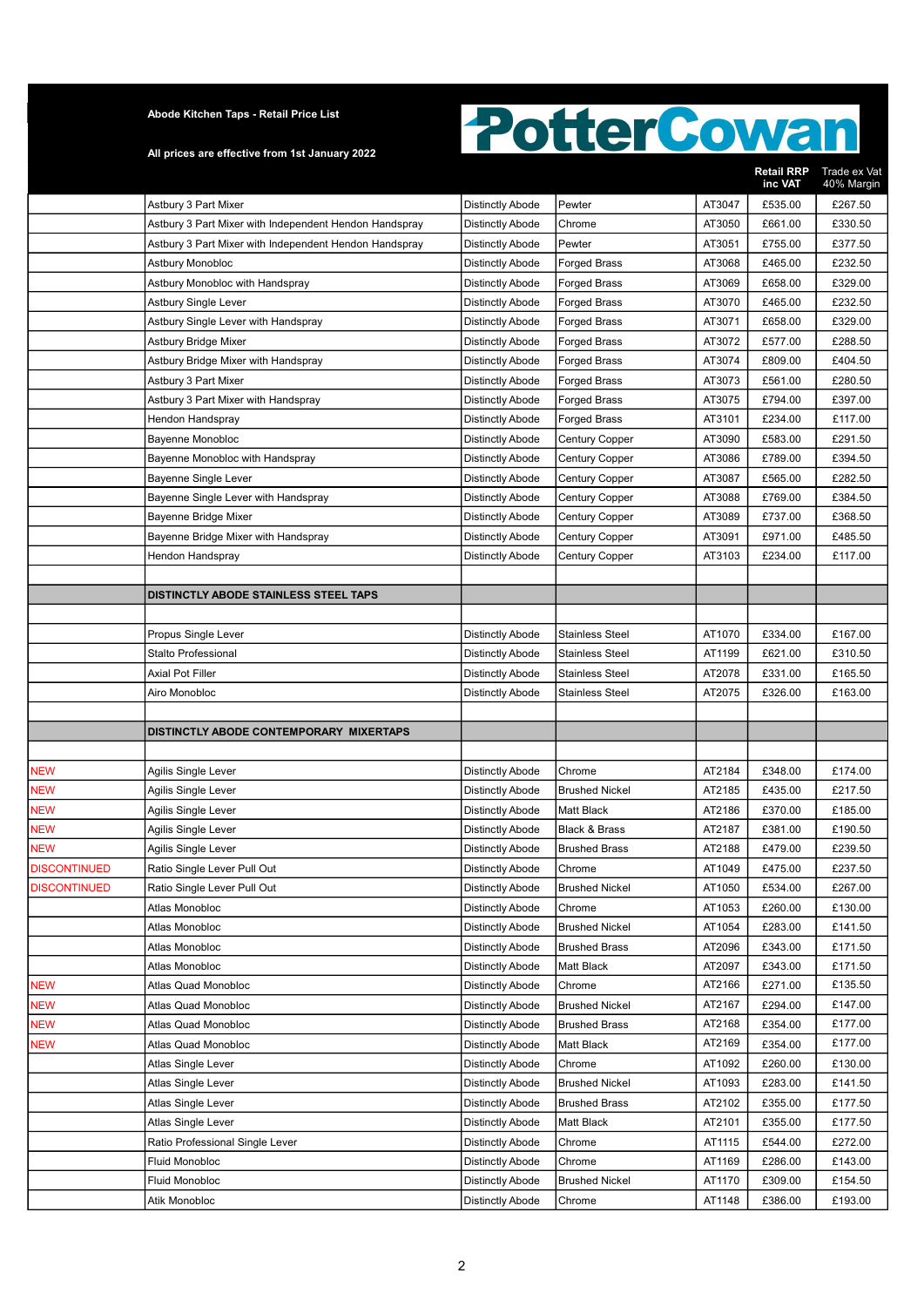#### All prices are effective from 1st January 2022

|                     |                                 |                         |                             |        | <b>Retail RRP</b><br>inc VAT | Trade ex Vat<br>40% Margin |
|---------------------|---------------------------------|-------------------------|-----------------------------|--------|------------------------------|----------------------------|
|                     | Atik Monobloc                   | <b>Distinctly Abode</b> | <b>Brushed Nickel</b>       | AT1149 | £409.00                      | £204.50                    |
|                     | Atik Monobloc                   | <b>Distinctly Abode</b> | Matt Black                  | AT1193 | £432.00                      | £216.00                    |
| <b>DISCONTINUED</b> | Fliq Professional               | <b>Distinctly Abode</b> | Chrome                      | AT1153 | £469.00                      | £234.50                    |
| <b>DISCONTINUED</b> | Linear Monobloc                 | <b>Distinctly Abode</b> | Chrome                      | AT1185 | £326.00                      | £163.00                    |
| <b>DISCONTINUED</b> | Linear Monobloc                 | <b>Distinctly Abode</b> | <b>Brushed Nickel</b>       | AT1186 | £349.00                      | £174.50                    |
| <b>DISCONTINUED</b> | Linear Single Lever             | <b>Distinctly Abode</b> | Chrome                      | AT1187 | £396.00                      | £198.00                    |
| <b>DISCONTINUED</b> | Linear Single Lever             | <b>Distinctly Abode</b> | <b>Brushed Nickel</b>       | AT1188 | £419.00                      | £209.50                    |
|                     | Vixo Progressive Valve Mixertap | <b>Distinctly Abode</b> | Chrome                      | AT1191 | £389.00                      | £194.50                    |
|                     | Vixo Progressive Valve Mixertap | <b>Distinctly Abode</b> | <b>Brushed Nickel</b>       | AT1192 | £423.00                      | £211.50                    |
|                     | New Media Single Lever          | <b>Distinctly Abode</b> | Chrome                      | AT1180 | £311.00                      | £155.50                    |
|                     | New Media Single Lever          | <b>Distinctly Abode</b> | <b>Brushed Nickel</b>       | AT1181 | £334.00                      | £167.00                    |
|                     | New Media Single Lever          | <b>Distinctly Abode</b> | Matt Black                  | AT1182 | £358.00                      | £179.00                    |
|                     | Hesta Pull Out                  | <b>Distinctly Abode</b> | Chrome                      | AT1205 | £425.00                      | £212.50                    |
|                     | Hesta Pull Out                  | <b>Distinctly Abode</b> | <b>Brushed Nickel</b>       | AT1206 | £495.00                      | £247.50                    |
| <b>DISCONTINUED</b> | Linear Style                    | <b>Distinctly Abode</b> | Chrome                      | AT1218 | £191.00                      | £95.50                     |
| <b>DISCONTINUED</b> | Linear Style                    | <b>Distinctly Abode</b> | <b>Brushed Nickel</b>       | AT1219 | £202.00                      | £101.00                    |
| <b>DISCONTINUED</b> | Virtue Semi Pro                 | <b>Distinctly Abode</b> | Chrome                      | AT1243 | £483.00                      | £241.50                    |
|                     | Virtue Nero Pull Out            | <b>Distinctly Abode</b> | Chrome                      | AT1244 | £413.00                      | £206.50                    |
| <b>DISCONTINUED</b> | Virtue Angle Pull Out           | <b>Distinctly Abode</b> | Chrome                      | AT1245 | £342.00                      | £171.00                    |
|                     | Atlas Professional Monobloc     | <b>Distinctly Abode</b> | Chrome                      | AT1247 | £411.00                      | £205.50                    |
|                     | Atlas Professional Monobloc     | Distinctly Abode        | <b>Brushed Nickel</b>       | AT1248 | £434.00                      | £217.00                    |
|                     | Atlas Professional Single Lever | <b>Distinctly Abode</b> | Chrome                      | AT1249 | £434.00                      | £217.00                    |
|                     | Atlas Professional Single Lever | <b>Distinctly Abode</b> | <b>Brushed Nickel</b>       | AT1250 | £457.00                      | £228.50                    |
|                     | Atlas Professional Single Lever | <b>Distinctly Abode</b> | <b>Matt Black</b>           | AT2100 | £590.00                      | £295.00                    |
|                     | Prime Single Lever              | <b>Distinctly Abode</b> | Chrome                      | AT1254 | £192.00                      | £96.00                     |
|                     | Prime Single Lever              | <b>Distinctly Abode</b> | <b>Brushed Nickel</b>       | AT1255 | £215.00                      | £107.50                    |
|                     | Prime Single Lever              | <b>Distinctly Abode</b> | Matt Black                  | AT2104 | £259.00                      | £129.50                    |
|                     | Genio                           | <b>Distinctly Abode</b> | Chrome                      | AT2071 | £366.00                      | £183.00                    |
| <b>NEW</b>          | Genio                           | <b>Distinctly Abode</b> | Matt Black                  | AT2183 | £490.00                      | £245.00                    |
|                     | Quantic                         | <b>Distinctly Abode</b> | Chrome                      | AT2070 | £236.00                      | £118.00                    |
|                     | Quantic                         | <b>Distinctly Abode</b> | Matt Black                  | AT2105 | £343.00                      | £171.50                    |
| <b>NEW</b>          | Quantic                         | <b>Distinctly Abode</b> | <b>Brushed Brass</b>        | AT2182 | £370.00                      | £185.00                    |
| <b>NEW</b>          | Hex Monobloc                    | <b>Distinctly Abode</b> | Matt Black/Antique Brass    | AT2179 | £401.00                      | £200.50                    |
| <b>NEW</b>          | Hex Single Lever                | <b>Distinctly Abode</b> | Matt Black/Antique Brass    | AT2180 | £389.00                      | £194.50                    |
| <b>NEW</b>          | Hex Single Lever Pull Out       | <b>Distinctly Abode</b> | Matt Black/Antique Brass    | AT2181 | £474.00                      | £237.00                    |
|                     | <b>Hex Single Lever</b>         | <b>Distinctly Abode</b> | <b>Brushed Nickel</b>       | AT2085 | £389.00                      | £194.50                    |
|                     | Hex Single Lever                | <b>Distinctly Abode</b> | <b>Brushed Nickel/Black</b> | AT2086 | £389.00                      | £194.50                    |
|                     | Hex Single Lever                | <b>Distinctly Abode</b> | Antique Brass               | AT2087 | £389.00                      | £194.50                    |
|                     | Hex Single Lever Pull Out       | <b>Distinctly Abode</b> | <b>Brushed Nickel</b>       | AT2088 | £474.00                      | £237.00                    |
|                     | Hex Single Lever Pull Out       | <b>Distinctly Abode</b> | <b>Brushed Nickel/Black</b> | AT2089 | £474.00                      | £237.00                    |
|                     | Hex Single Lever Pull Out       | <b>Distinctly Abode</b> | Antique Brass               | AT2090 | £474.00                      | £237.00                    |
|                     | Hex Monobloc                    | Distinctly Abode        | <b>Brushed Nickel</b>       | AT2091 | £401.00                      | £200.50                    |
|                     | Hex Monobloc                    | <b>Distinctly Abode</b> | <b>Brushed Nickel/Black</b> | AT2092 | £401.00                      | £200.50                    |
|                     | Hex Monobloc                    | <b>Distinctly Abode</b> | Antique Brass               | AT2093 | £401.00                      | £200.50                    |
|                     | Hex Professional                | <b>Distinctly Abode</b> | <b>Brushed Nickel</b>       | AT2094 | £652.00                      | £326.00                    |
| <b>NEW</b>          | Coniq S Single Lever            | <b>Distinctly Abode</b> | <b>Black Nickel</b>         | AT2113 | £343.00                      | £171.50                    |
| <b>NEW</b>          | Coniq S Single Lever            | <b>Distinctly Abode</b> | <b>Polished Copper</b>      | AT2114 | £343.00                      | £171.50                    |
| <b>NEW</b>          | Coniq R Single Lever            | <b>Distinctly Abode</b> | Chrome                      | AT2115 | £205.00                      | £102.50                    |
| <b>NEW</b>          | Coniq R Single Lever            | <b>Distinctly Abode</b> | <b>Brushed Nickel</b>       | AT2116 | £228.00                      | £114.00                    |
| <b>NEW</b>          | Coniq R Single Lever            | <b>Distinctly Abode</b> | Matt Black                  | AT2117 | £263.00                      | £131.50                    |
| <b>NEW</b>          | Coniq R Single Lever            | Distinctly Abode        | <b>Polished Copper</b>      | AT2118 | £286.00                      | £143.00                    |
| <b>NEW</b>          | Coniq R Single Lever Pull Out   | Distinctly Abode        | Chrome                      | AT2119 | £286.00                      | £143.00                    |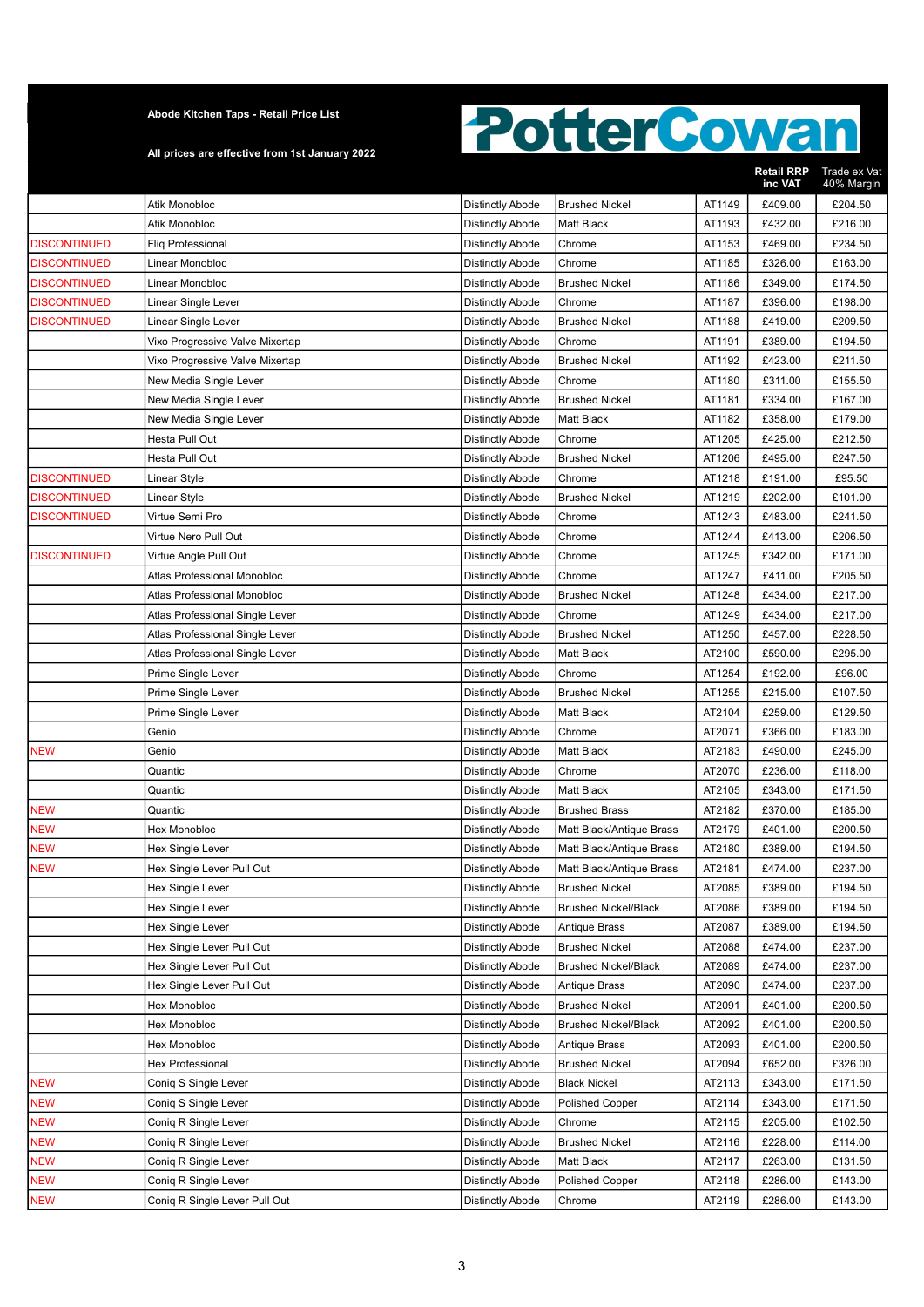All prices are effective from 1st January 2022

|                                            |                                                                |                         |                                 |                  | <b>Retail RRP</b><br>inc VAT | Trade ex Vat<br>40% Margin |
|--------------------------------------------|----------------------------------------------------------------|-------------------------|---------------------------------|------------------|------------------------------|----------------------------|
| <b>NEW</b>                                 | Conig R Single Lever Pull Out                                  | <b>Distinctly Abode</b> | <b>Brushed Nickel</b>           | AT2120           | £309.00                      | £154.50                    |
| <b>NEW</b>                                 | Coniq R Single Lever Pull Out                                  | <b>Distinctly Abode</b> | Matt Black                      | AT2121           | £343.00                      | £171.50                    |
| <b>NEW</b>                                 | Conig R Single Lever Pull Out                                  | <b>Distinctly Abode</b> | <b>Polished Copper</b>          | AT2122           | £366.00                      | £183.00                    |
| <b>NEW</b>                                 | Conig R Monobloc                                               | <b>Distinctly Abode</b> | Chrome                          | AT2123           | £205.00                      | £102.50                    |
| <b>NEW</b>                                 | Conig R Monobloc                                               | <b>Distinctly Abode</b> | <b>Brushed Nickel</b>           | AT2124           | £228.00                      | £114.00                    |
| <b>NEW</b>                                 | Conig R Monobloc                                               | <b>Distinctly Abode</b> | Matt Black                      | AT2125           | £263.00                      | £131.50                    |
| <b>NEW</b>                                 | Conig R Monobloc                                               | <b>Distinctly Abode</b> | <b>Polished Copper</b>          | AT2126           | £286.00                      | £143.00                    |
| <b>NEW</b>                                 | <b>Tubist Single Lever</b>                                     | <b>Distinctly Abode</b> | <b>Brushed Nickel</b>           | AT2127           | £343.00                      | £171.50                    |
| <b>NEW</b>                                 | <b>Tubist Single Lever</b>                                     | Distinctly Abode        | Matt Black                      | AT2128           | £366.00                      | £183.00                    |
| <b>NEW</b>                                 | Tubist Single Lever                                            | <b>Distinctly Abode</b> | <b>Polished Copper</b>          | AT2129           | £389.00                      | £194.50                    |
| <b>NEW</b>                                 | Tubist Single Lever Pull Out                                   | <b>Distinctly Abode</b> | <b>Brushed Nickel</b>           | AT2130           | £457.00                      | £228.50                    |
| <b>NEW</b>                                 | Tubist Single Lever Pull Out                                   | <b>Distinctly Abode</b> | Matt Black                      | AT2131           | £480.00                      | £240.00                    |
| <b>NEW</b>                                 | Tubist Single Lever Pull Out                                   | <b>Distinctly Abode</b> | <b>Polished Copper</b>          | AT2132           | £503.00                      | £251.50                    |
| <b>NEW</b>                                 | Tubist Professional Pull Around With Spray                     | <b>Distinctly Abode</b> | Matt Black                      | AT2133           | £515.00                      | £257.50                    |
|                                            |                                                                |                         |                                 |                  |                              |                            |
|                                            | DISTINCTLY ABODE AQUIFIER WATER FILTER TAPS                    |                         |                                 |                  |                              |                            |
|                                            |                                                                |                         |                                 |                  |                              |                            |
|                                            | Gosford Monobloc Aquifier                                      | <b>Distinctly Abode</b> | Chrome                          | AT2005           | £480.00                      | £240.00                    |
|                                            | Gosford Monobloc Aquifier                                      | <b>Distinctly Abode</b> | <b>Brushed Nickel</b>           | AT2006           | £503.00                      | £251.50                    |
|                                            | Atlas Monobloc Aquifier                                        | <b>Distinctly Abode</b> | Chrome                          | AT2003           | £492.00                      | £246.00                    |
|                                            | Atlas Monobloc Aquifier                                        | <b>Distinctly Abode</b> | <b>Brushed Nickel</b>           | AT2004           | £515.00                      | £257.50                    |
|                                            | Atlas Monobloc Aquifier                                        | <b>Distinctly Abode</b> | <b>Brushed Brass</b>            | AT2098           | £590.00                      | £295.00                    |
|                                            | Atlas Monobloc Aquifier                                        | <b>Distinctly Abode</b> | <b>Matt Black</b>               | AT2099           | £590.00                      | £295.00                    |
| <b>DISCONTINUED</b>                        | Triana Aquifier                                                | <b>Distinctly Abode</b> | Chrome / Black                  | AT2033           | £572.00                      | £286.00                    |
| <b>DISCONTINUED</b>                        | Triana Aquifier                                                | <b>Distinctly Abode</b> | <b>Brushed Nickel / Black</b>   | AT2034           | £629.00                      | £314.50                    |
|                                            | Orcus 3 Way Aquifier                                           | <b>Distinctly Abode</b> | Chrome                          | AT2072           | £457.00                      | £228.50                    |
| <b>DISCONTINUED</b>                        | Lanza Professional Aquifier                                    | <b>Distinctly Abode</b> | <b>Stainless Steel</b>          | AT2080           | £629.00                      | £314.50                    |
|                                            |                                                                |                         |                                 |                  |                              |                            |
|                                            | <b>ABODE CLASSIC MIXERTAPS</b>                                 |                         |                                 |                  |                              |                            |
|                                            |                                                                |                         |                                 |                  |                              |                            |
|                                            | <b>Ludlow Monobloc</b>                                         | Abode                   | Chrome                          | AT1026           | £228.00                      | £114.00                    |
|                                            | <b>Ludlow Monobloc</b>                                         | Abode                   | <b>Brushed Nickel</b>           | AT1216           | £254.00                      | £127.00                    |
|                                            | <b>Ludlow Monobloc</b>                                         | Abode                   | Antique Brass                   | AT1028           | £272.00                      | £136.00                    |
|                                            | <b>Ludlow Bridge</b>                                           | Abode                   | Chrome                          | AT1029           | £263.00                      | £131.50                    |
|                                            | <b>Ludlow Bridge</b>                                           | Abode                   | <b>Brushed Nickel</b>           | AT1217           | £277.00                      | £138.50                    |
|                                            | <b>Ludlow Bridge</b>                                           | Abode                   | Antique Brass                   | AT1031           | £309.00                      | £154.50                    |
|                                            | <b>Melford Monobloc</b>                                        | Abode                   | Chrome                          | AT1041           | £218.00                      | £109.00                    |
|                                            | <b>Melford Monobloc</b>                                        | Abode                   | Antique Brass                   | AT1043           | £261.00                      | £130.50                    |
|                                            | <b>Melford Monobloc</b>                                        | Abode                   | <b>Brushed Nickel</b>           | AT1044           | £241.00                      | £120.50                    |
|                                            | <b>Melford Bridge</b>                                          | Abode                   | Chrome                          | AT1045           | £275.00                      | £137.50                    |
|                                            | <b>Melford Bridge</b>                                          | Abode                   | Antique Brass                   | AT1047           | £316.00                      | £158.00                    |
|                                            | <b>Melford Bridge</b>                                          | Abode                   | <b>Brushed Nickel</b>           | AT1048           | £298.00                      | £149.00                    |
| <b>NEW</b>                                 | <b>Burford Monobloc</b>                                        | Abode                   | Chrome                          | AT2170           | £141.00                      | £70.50                     |
| <b>NEW</b>                                 | <b>Burford Monobloc</b>                                        | Abode                   | <b>Brushed Nickel</b>           | AT2171           | £191.00                      | £95.50                     |
| <b>NEW</b>                                 | <b>Burford Monobloc</b>                                        | Abode                   | Antique Brass                   | AT2172           | £235.00                      | £117.50                    |
| <b>DISCONTINUED</b><br><b>DISCONTINUED</b> | Tate Monobloc<br>Tate Monobloc                                 | Abode<br>Abode          | Chrome<br><b>Brushed Nickel</b> | AT1111<br>AT1112 | £266.00<br>£289.00           | £133.00<br>£144.50         |
| <b>DISCONTINUED</b>                        |                                                                | Abode                   |                                 | AT1145           | £389.00                      | £194.50                    |
| <b>DISCONTINUED</b>                        | Hargrave Swan Neck Bridge Tap<br>Hargrave Swan Neck Bridge Tap | Abode                   | Chrome<br><b>Brushed Nickel</b> | AT1146           | £411.00                      | £205.50                    |
| <b>DISCONTINUED</b>                        | Hargrave Swan Neck Mixertap                                    | Abode                   | Chrome                          | AT1150           | £311.00                      | £155.50                    |
| <b>DISCONTINUED</b>                        | Hargrave Swan Neck Mixertap                                    | Abode                   | <b>Brushed Nickel</b>           | AT1151           | £334.00                      | £167.00                    |
| <b>DISCONTINUED</b>                        | Harrington Monobloc Mixertap                                   | Abode                   | Chrome                          | AT1228           | £242.00                      | £121.00                    |
|                                            |                                                                |                         |                                 |                  |                              |                            |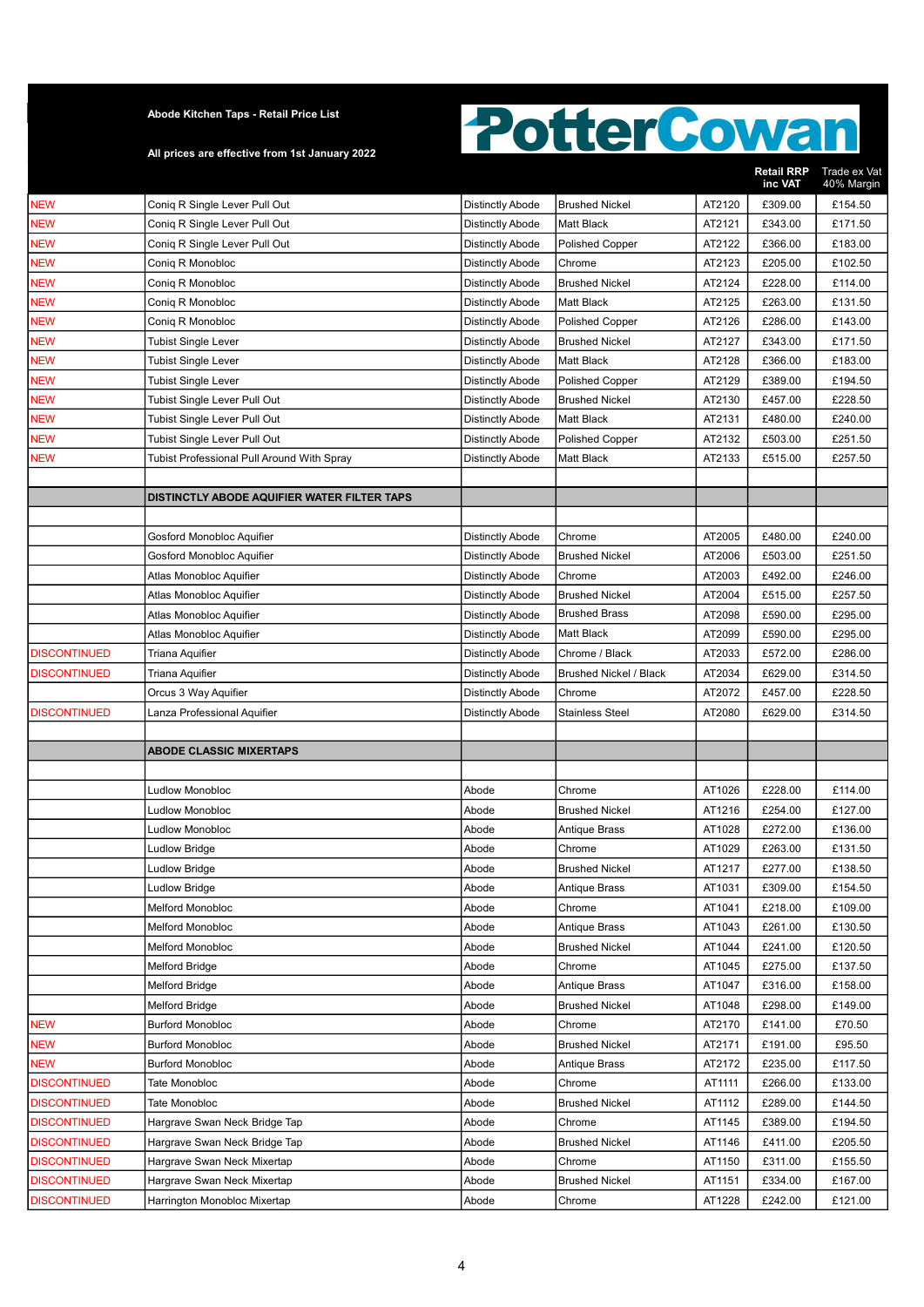All prices are effective from 1st January 2022

|                     |                                     |       |                        |        | <b>Retail RRP</b><br>inc VAT | Trade ex Vat<br>40% Margin |
|---------------------|-------------------------------------|-------|------------------------|--------|------------------------------|----------------------------|
| <b>DISCONTINUED</b> | Harrington Monobloc Mixertap        | Abode | <b>Brushed Nickel</b>  | AT1229 | £265.00                      | £132.50                    |
|                     |                                     |       |                        |        |                              |                            |
|                     | <b>ABODE STAINLESS STEEL TAPS</b>   |       |                        |        |                              |                            |
|                     |                                     |       |                        |        |                              |                            |
|                     | Axell Pull Out Handspray            | Abode | <b>Stainless Steel</b> | AT1107 | £153.00                      | £76.50                     |
|                     | Taura Monobloc                      | Abode | <b>Stainless Steel</b> | AT1137 | £395.00                      | £197.50                    |
| <b>DISCONTINUED</b> | Novar Monobloc                      | Abode | <b>Stainless Steel</b> | AT1197 | £350.00                      | £175.00                    |
|                     | Quala Single Lever                  | Abode | <b>Stainless Steel</b> | AT1198 | £320.00                      | £160.00                    |
| <b>NEW</b>          | Focal Monobloc                      | Abode | Stainless Steel        | AT2177 | £250.00                      | £125.00                    |
| <b>NEW</b>          | Sway Single Lever                   | Abode | Stainless Steel        | AT2178 | £239.00                      | £119.50                    |
|                     |                                     |       |                        |        |                              |                            |
|                     | <b>ABODE CONTEMPORARY MIXERTAPS</b> |       |                        |        |                              |                            |
|                     |                                     |       |                        |        |                              |                            |
|                     | Althia Monobloc                     | Abode | Chrome                 | AT1256 | £213.00                      | £106.50                    |
|                     | Althia Monobloc                     | Abode | <b>Brushed Nickel</b>  | AT1257 | £236.00                      | £118.00                    |
|                     | Althia Single Lever                 | Abode | Chrome                 | AT1258 | £213.00                      | £106.50                    |
|                     | Althia Single Lever                 | Abode | <b>Brushed Nickel</b>  | AT1259 | £236.00                      | £118.00                    |
|                     | Althia Single Lever                 | Abode | Graphite               | AT1269 | £297.00                      | £148.50                    |
|                     | Althia Single Lever                 | Abode | Matt Black             | AT1270 | £297.00                      | £148.50                    |
|                     | Althia Single Lever                 | Abode | Rose Gold              | AT1271 | £297.00                      | £148.50                    |
|                     | Althia Single Lever                 | Abode | Urban Copper           | AT1272 | £297.00                      | £148.50                    |
|                     | Althia Single Lever                 | Abode | <b>Brushed Brass</b>   | AT2103 | £297.00                      | £148.50                    |
|                     | Althia Pull Out                     | Abode | Chrome                 | AT1260 | £316.00                      | £158.00                    |
|                     | Althia Pull Out                     | Abode | <b>Brushed Nickel</b>  | AT1261 | £350.00                      | £175.00                    |
| <b>NEW</b>          | Globe Single Lever                  | Abode | Chrome                 | AT2146 | £199.00                      | £99.50                     |
| <b>NEW</b>          | Globe Single Lever                  | Abode | <b>Brushed Nickel</b>  | AT2147 | £228.00                      | £114.00                    |
| <b>NEW</b>          | Globe Single Lever                  | Abode | <b>Matt Black</b>      | AT2149 | £242.00                      | £121.00                    |
| <b>NEW</b>          | Globe Single Lever                  | Abode | <b>Brushed Brass</b>   | AT2148 | £261.00                      | £130.50                    |
| NEW                 | Globe Monobloc                      | Abode | Chrome                 | AT2138 | £201.00                      | £100.50                    |
| NEW                 | Globe Monobloc                      | Abode | <b>Brushed Nickel</b>  | AT2139 | £233.00                      | £116.50                    |
| <b>NEW</b>          | Globe Monobloc                      | Abode | <b>Matt Black</b>      | AT2141 | £294.00                      | £147.00                    |
| NEW                 | Globe Monobloc                      | Abode | <b>Brushed Brass</b>   | AT2140 | £299.00                      | £149.50                    |
| <b>NEW</b>          | Globe Quad Monobloc                 | Abode | Chrome                 | AT2142 | £207.00                      | £103.50                    |
| <b>NEW</b>          | Globe Quad Monobloc                 | Abode | <b>Brushed Nickel</b>  | AT2143 | £239.00                      | £119.50                    |
| <b>NEW</b>          | Globe Quad Monobloc                 | Abode | <b>Matt Black</b>      | AT2145 | £300.00                      | £150.00                    |
| <b>NEW</b>          | Globe Quad Monobloc                 | Abode | <b>Brushed Brass</b>   | AT2144 | £308.00                      | £154.00                    |
| <b>NEW</b>          | Globe Professional                  | Abode | Chrome                 | AT2150 | £373.00                      | £186.50                    |
| <b>NEW</b>          | Globe Professional                  | Abode | <b>Brushed Nickel</b>  | AT2151 | £419.00                      | £209.50                    |
| <b>NEW</b>          | <b>Fraction Single Lever</b>        | Abode | Chrome                 | AT2152 | £236.00                      | £118.00                    |
| <b>NEW</b>          | <b>Fraction Single Lever</b>        | Abode | <b>Brushed Nickel</b>  | AT2153 | £300.00                      | £150.00                    |
| NEW                 | <b>Fraction Single Lever</b>        | Abode | Matt Black             | AT2155 | £310.00                      | £155.00                    |
| NEW                 | <b>Fraction Single Lever</b>        | Abode | Antique Brass          | AT2154 | £301.00                      | £150.50                    |
| <b>NEW</b>          | Fraction Semi-Professional          | Abode | Chrome                 | AT2160 | £435.00                      | £217.50                    |
| <b>NEW</b>          | Fraction Semi-Professional          | Abode | <b>Brushed Nickel</b>  | AT2161 | £490.00                      | £245.00                    |
| <b>NEW</b>          | Fraction Pull Out                   | Abode | Chrome                 | AT2156 | £300.00                      | £150.00                    |
| <b>NEW</b>          | Fraction Pull Out                   | Abode | <b>Brushed Nickel</b>  | AT2157 | £375.00                      | £187.50                    |
| <b>NEW</b>          | Fraction Pull Out                   | Abode | Matt Black             | AT2159 | £403.00                      | £201.50                    |
| <b>NEW</b>          | Fraction Pull Out                   | Abode | Antique Brass          | AT2158 | £392.00                      | £196.00                    |
|                     | <b>Titane Professional</b>          | Abode | Chrome                 | AT2084 | £401.00                      | £200.50                    |
|                     | <b>Hydrus Single Lever</b>          | Abode | Chrome                 | AT1088 | £188.00                      | £94.00                     |
|                     | <b>Hydrus Single Lever</b>          | Abode | <b>Brushed Nickel</b>  | AT1089 | £203.00                      | £101.50                    |
|                     | Astral Monobloc                     | Abode | Chrome                 | AT1156 | £201.00                      | £100.50                    |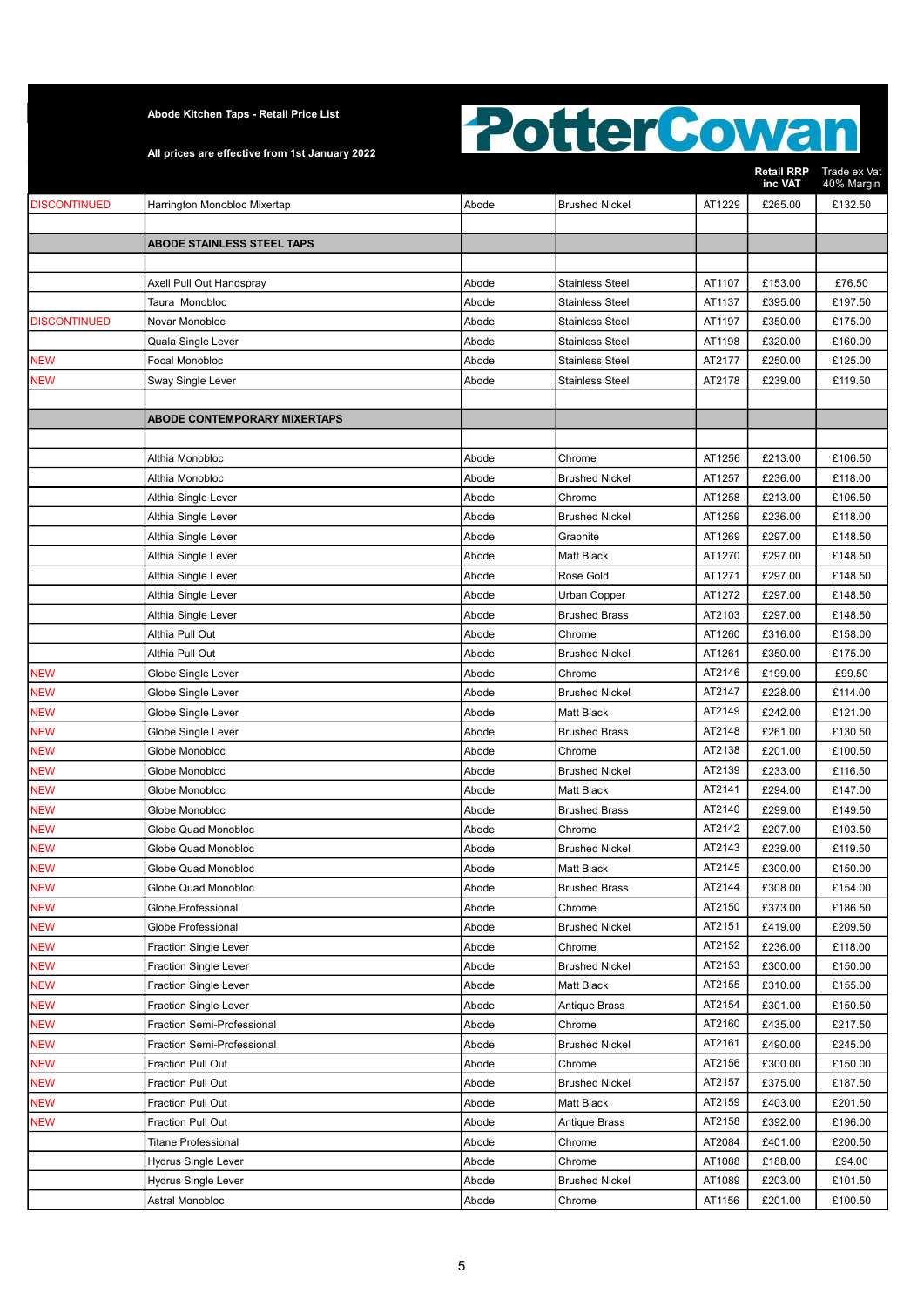All prices are effective from 1st January 2022

|                     |                                            |       |                        |        | <b>Retail RRP</b><br>inc VAT | Trade ex Vat<br>40% Margin |
|---------------------|--------------------------------------------|-------|------------------------|--------|------------------------------|----------------------------|
|                     | Astral Monobloc                            | Abode | <b>Brushed Nickel</b>  | AT1157 | £217.00                      | £108.50                    |
|                     | Linear Nero Monobloc / Black Spout         | Abode | Chrome / Black         | AT1184 | £311.00                      | £155.50                    |
|                     | Linear Flair                               | Abode | Chrome                 | AT1220 | £218.00                      | £109.00                    |
|                     | Linear Flair                               | Abode | <b>Brushed Nickel</b>  | AT1221 | £229.00                      | £114.50                    |
|                     | Nexa Monobloc                              | Abode | Chrome                 | AT1222 | £144.00                      | £72.00                     |
|                     | Nexa Monobloc                              | Abode | <b>Brushed Nickel</b>  | AT1223 | £155.00                      | £77.50                     |
|                     | Specto Single Lever                        | Abode | Chrome                 | AT1224 | £191.00                      | £95.50                     |
|                     | Specto Single Lever                        | Abode | <b>Brushed Nickel</b>  | AT1225 | £217.00                      | £108.50                    |
| <b>DISCONTINUED</b> | Estimo Monobloc                            | Abode | Chrome                 | AT1232 | £181.00                      | £90.50                     |
| <b>DISCONTINUED</b> | <b>Estimo Monobloc</b>                     | Abode | <b>Brushed Nickel</b>  | AT1233 | £204.00                      | £102.00                    |
| <b>DISCONTINUED</b> | Zucca Monobloc                             | Abode | Chrome                 | AT1236 | £249.00                      | £124.50                    |
| <b>DISCONTINUED</b> | Zucca Monobloc                             | Abode | <b>Brushed Nickel</b>  | AT1237 | £272.00                      | £136.00                    |
| <b>DISCONTINUED</b> | Verla Monobloc                             | Abode | Chrome                 | AT1234 | £235.00                      | £117.50                    |
| <b>DISCONTINUED</b> | Verla Monobloc                             | Abode | <b>Brushed Nickel</b>  | AT1235 | £258.00                      | £129.00                    |
|                     | Pico Monobloc                              | Abode | Chrome                 | AT1226 | £141.00                      | £70.50                     |
|                     | Pico Monobloc                              | Abode | <b>Brushed Nickel</b>  | AT1227 | £163.00                      | £81.50                     |
|                     | Pico Monobloc                              | Abode | <b>Matt Black</b>      | AT2095 | £236.00                      | £118.00                    |
|                     | Pico Monobloc                              | Abode | <b>Brushed Brass</b>   | AT2045 | £236.00                      | £118.00                    |
| <b>NEW</b>          | Pico Quad Monobloc                         | Abode | Chrome                 | AT2134 | £155.00                      | £77.50                     |
| NEW                 | Pico Quad Monobloc                         | Abode | <b>Brushed Nickel</b>  | AT2135 | £185.00                      | £92.50                     |
| NEW                 | Pico Quad Monobloc                         | Abode | <b>Brushed Brass</b>   | AT2136 | £224.00                      | £112.00                    |
| <b>NEW</b>          | Pico Quad Monobloc                         | Abode | <b>Matt Black</b>      | AT2137 | £217.00                      | £108.50                    |
|                     | Czar Single Lever Pull Out                 | Abode | Chrome                 | AT1240 | £163.00                      | £81.50                     |
|                     | <b>Czar Single Lever</b>                   | Abode | Chrome                 | AT1241 | £136.00                      | £68.00                     |
| <b>NEW</b>          | Zest Monobloc Pull Out                     | Abode | Chrome                 | AT2164 | £289.00                      | £144.50                    |
| NEW                 | Zest Monobloc Pull Out                     | Abode | <b>Brushed Nickel</b>  | AT2165 | £322.00                      | £161.00                    |
|                     |                                            |       |                        |        |                              |                            |
|                     | <b>ABODE ACCESSORIES</b>                   |       |                        |        |                              |                            |
|                     |                                            |       |                        |        |                              |                            |
|                     | Revolve Aerator Adaptor                    | Abode | Chrome                 | AT1060 | £11.00                       | £5.50                      |
|                     | Axell Pull Out Handspray                   | Abode | <b>Stainless Steel</b> | AT1107 | £153.00                      | £76.50                     |
|                     | Handspray                                  | Abode | Chrome                 | AT1100 | £132.00                      | £66.00                     |
|                     | Handspray                                  | Abode | <b>Brushed Nickel</b>  | AT1101 | £147.00                      | £73.50                     |
|                     | Jet/Spray Aerator                          | Abode | Chrome                 | AT1140 | £29.00                       | £14.50                     |
| <b>DISCONTINUED</b> | Jet/Spray Aerator                          | Abode | Black                  | AT1141 | £29.00                       | £14.50                     |
|                     | <b>Flow Control Valve</b>                  | Abode | <b>Brass</b>           | AT1142 | £15.00                       | £7.50                      |
| <b>DISCONTINUED</b> | Rapid Plumbing Kit - 10mm tails / Pushfits | Abode | Red/Blue 600mm         | AT1167 | £31.00                       | £15.50                     |
| <b>DISCONTINUED</b> | Rapid Plumbing Kit - 12mm tails / Pushfits | Abode | Red/Blue 600mm         | AT1168 | £31.00                       | £15.50                     |
|                     |                                            |       |                        |        |                              |                            |
|                     | ABODE AQUIFIER WATER FILTER TAPS           |       |                        |        |                              |                            |
|                     |                                            |       |                        |        |                              |                            |
| <b>NEW</b>          | Puria Aquifier                             | Abode | Chrome                 | AT2042 | £343.00                      | £171.50                    |
| NEW                 | Puria Aquifier                             | Abode | <b>Brushed Nickel</b>  | AT2043 | £366.00                      | £183.00                    |
| <b>NEW</b>          | Puria Aquifier                             | Abode | Matt Black             | AT2044 | £389.00                      | £194.50                    |
| <b>NEW</b>          | Globe Aquifier                             | Abode | Chrome                 | AT2173 | £381.00                      | £190.50                    |
| <b>NEW</b>          | Globe Aquifier                             | Abode | <b>Brushed Nickel</b>  | AT2174 | £420.00                      | £210.00                    |
| <b>NEW</b>          | Globe Aquifier                             | Abode | <b>Brushed Brass</b>   | AT2175 | £484.00                      | £242.00                    |
| NEW                 | Globe Aquifier                             | Abode | Matt Black             | AT2176 | £479.00                      | £239.50                    |
|                     |                                            |       |                        |        |                              |                            |
|                     | Safelock Replacement Cartridge             | Abode | <b>White Cartridge</b> | AT2002 | £46.00                       | £23.00                     |
|                     |                                            |       |                        |        |                              |                            |
|                     | <b>SWICH WATER FILTER DIVERTERS</b>        |       |                        |        |                              |                            |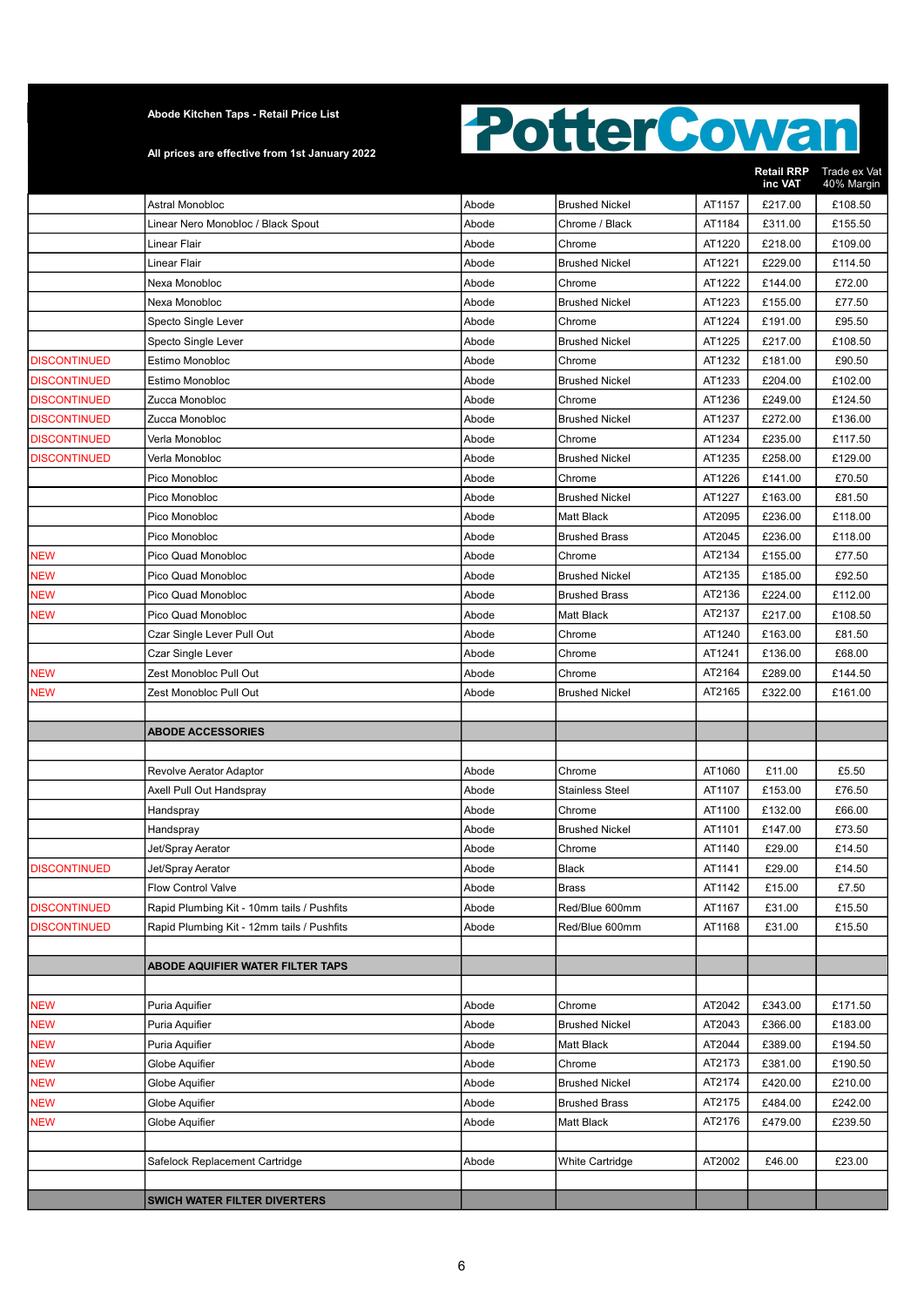#### All prices are effective from 1st January 2022

|                                                             |       |                       |        | <b>Retail RRP</b><br>inc VAT | Trade ex Vat<br>40% Margin |
|-------------------------------------------------------------|-------|-----------------------|--------|------------------------------|----------------------------|
|                                                             |       |                       |        |                              |                            |
| Swich Diverter Valve - Round handle with classic filter     | Abode | Chrome                | AT2050 | £213.00                      | £106.50                    |
| Swich Diverter Valve - Round handle with classic filter     | Abode | Brushed nickel        | AT2051 | £224.00                      | £112.00                    |
| Swich Diverter Valve - Round handle with classic filter     | Abode | Matt Black            | AT2106 | £247.00                      | £123.50                    |
| Swich Diverter Valve - Round handle with classic filter     | Abode | <b>Brushed Brass</b>  | AT2109 | £247.00                      | £123.50                    |
| Swich Diverter Valve - Square handle with classic filter    | Abode | Chrome                | AT2052 | £213.00                      | £106.50                    |
| Swich Diverter Valve - Square handle with classic filter    | Abode | <b>Brushed nickel</b> | AT2053 | £224.00                      | £112.00                    |
| Swich Diverter Valve - Round handle with high resin filter  | Abode | Chrome                | AT2054 | £264.00                      | £132.00                    |
| Swich Diverter Valve - Round handle with high resin filter  | Abode | <b>Brushed nickel</b> | AT2055 | £275.00                      | £137.50                    |
| Swich Diverter Valve - Round handle with high resin filter  | Abode | <b>Matt Black</b>     | AT2107 | £298.00                      | £149.00                    |
| Swich Diverter Valve - Round handle with high resin filter  | Abode | <b>Brushed Brass</b>  | AT2110 | £298.00                      | £149.00                    |
| Swich Diverter Valve - Square handle with high resin filter | Abode | Chrome                | AT2056 | £264.00                      | £132.00                    |
| Swich Diverter Valve - Square handle with high resin filter | Abode | <b>Brushed nickel</b> | AT2057 | £275.00                      | £137.50                    |
|                                                             |       |                       |        |                              |                            |
|                                                             |       |                       |        |                              |                            |
| All prices are effective from 1st January 2022              |       |                       |        |                              |                            |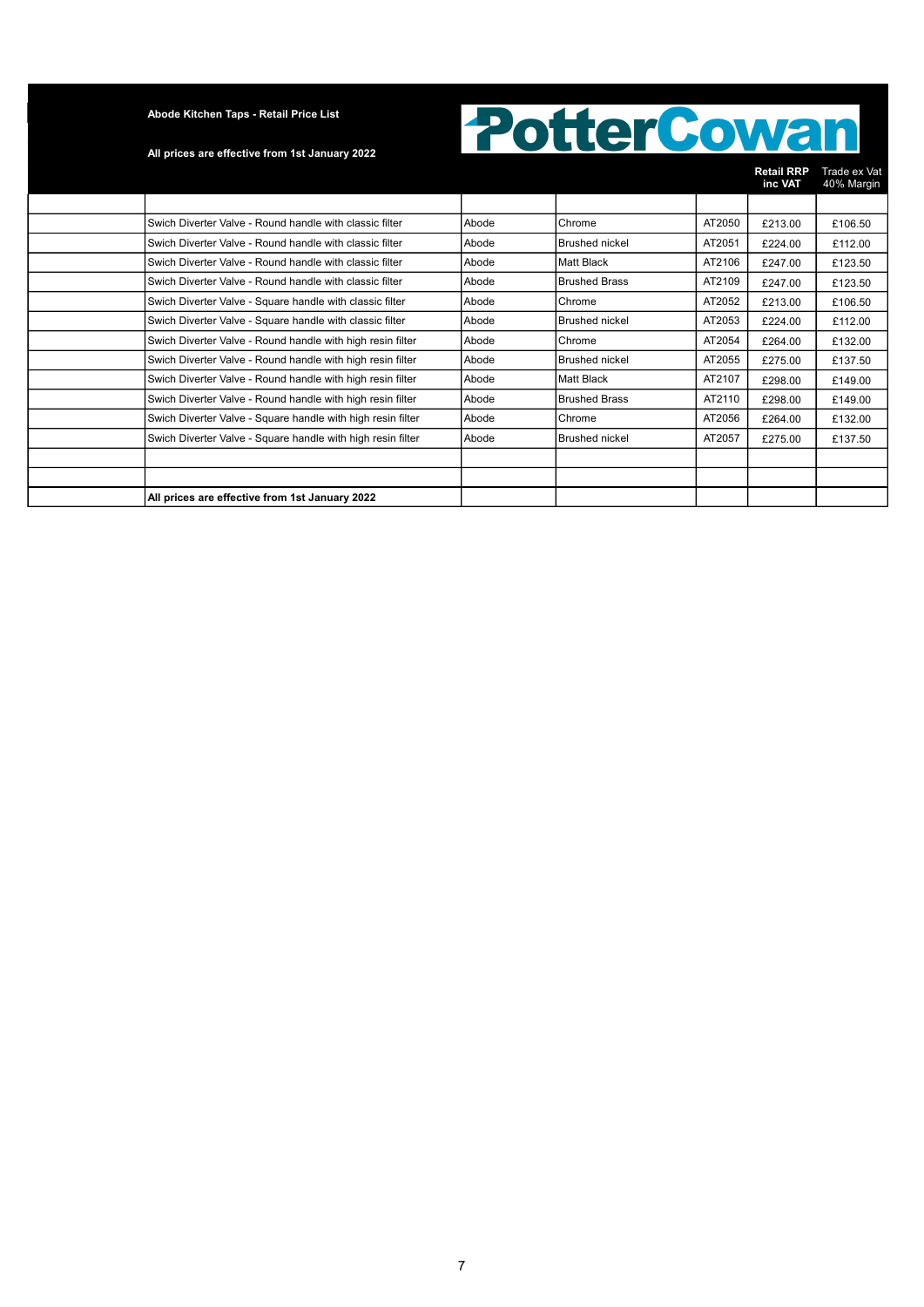### **PotterCowan**

| <b>Status</b>       | Name                                     | <b>Description</b>                                                               | Code             | RRP inc<br>VAT 20% | Trade (ex<br>VAT) £ |
|---------------------|------------------------------------------|----------------------------------------------------------------------------------|------------------|--------------------|---------------------|
|                     | STAINLESS STEEL INSET SINKS              |                                                                                  |                  |                    |                     |
|                     |                                          |                                                                                  |                  |                    |                     |
|                     | Connekt                                  | 1.0 Bowl and Drainer                                                             | AW5056           | £217.00            | £108.50             |
|                     | Connekt                                  | 1.5 Bowl and Drainer                                                             | AW5057           | £274.00            | £137.00             |
|                     | Connekt                                  | 2.0 Bowl and Drainer                                                             | AW5060           | £355.00            | £177.50             |
|                     | <b>Connekt Flushfit</b>                  | 1.0 Bowl and Drainer                                                             | AW5058           | £343.00            | £171.50             |
|                     | Connekt Flushfit                         | 1.5 Bowl and Drainer                                                             | AW5059           | £430.00            | £215.00             |
| <b>DISCONTINUED</b> | Apex                                     | 1.0 Bowl and Drainer 1000mm                                                      | AW5047           | £320.00            | £160.00             |
| <b>DISCONTINUED</b> | Apex                                     | 1.5 Bowl and Drainer                                                             | AW5048           | £401.00            | £200.50             |
|                     | Mikro                                    | 1.0 Bowl and Drainer (Boxed inc waste)                                           | AW5062           | £143.00            | £71.50              |
|                     | Mikro                                    | 1.5 Bowl and Drainer (Boxed inc wastes)                                          | AW5061           | £205.00            | £102.50             |
|                     | Trydent                                  | 1.0 Bowl and Drainer                                                             | AW5054           | £121.00            | £60.50              |
|                     | Trydent                                  | 1.5 Bowl and Drainer                                                             | AW5055           | £178.00            | £89.00              |
|                     | Neron                                    | 1.0 Bowl & Drainer Compact                                                       | AW5111           | £274.00            | £137.00             |
|                     | Neron                                    | 1.0 Bowl & Drainer                                                               | AW5112           | £343.00            | £171.50             |
|                     | Neron                                    | 1.5 Bowl & Drainer                                                               | AW5113           | £401.00            | £200.50             |
|                     | lxis                                     | 1.0 Bowl & Drainer Compact                                                       | AW5101           | £297.00            | £148.50             |
|                     | lxis                                     | 1.0 Bowl & Drainer                                                               | AW5102           | £343.00            | £171.50             |
|                     | Ixis                                     | 1.5 Bowl & Drainer                                                               | AW5103           | £378.00            | £189.00             |
|                     | Verve                                    | 1.0 Bowl & Drainer                                                               | AW5136           | £534.00            | £267.00             |
|                     | Verve                                    | 1.5 Bowl & Drainer                                                               | AW5137           | £590.00            | £295.00             |
|                     | BLACK METALLIC GRANITE INSET SINKS       |                                                                                  |                  |                    |                     |
|                     | Aspekt                                   | 1.0 Bowl and Drainer                                                             | AW3001           | £408.00            | £204.00             |
|                     | Aspekt                                   | 1.5 Bowl and Drainer                                                             | AW3002           | £466.00            | £233.00             |
|                     | Zero                                     | 1.5 Bowl No Drainer                                                              | AW3005           | £478.00            | £239.00             |
|                     | Zero                                     | 1.5 Bowl and Drainer                                                             | AW3006           | £607.00            | £303.50             |
|                     | Zero                                     | 1.0 Bowl and Double Drainer                                                      | AW3008           | £607.00            | £303.50             |
|                     | Zero                                     | 1.0 Bowl and Drainer                                                             | AW3007           | £513.00            | £256.50             |
|                     | Matrix GR10                              | 1.0 Bowl No Drainer                                                              | AW3010           | £455.00            | £227.50             |
|                     | Matrix GR10                              | 1.5 Bowl No Drainer                                                              | AW3011           | £525.00            | £262.50             |
|                     | Matrix SQ GR15                           | 1.0 Bowl No Drainer - Black Metallic Granite                                     | AW3124           | £439.00            | £219.50             |
|                     | Matrix SQ GR15                           | 1.0 Bowl Large No Drainer - Black Metallic Granite                               | AW3126           | £466.00            | £233.00             |
|                     | Matrix SQ GR15                           | 1.5 Bowl No Drainer - Black Metallic Granite                                     | AW3128           | £496.00            | £248.00             |
|                     | Londa                                    | 1.0 Bowl & Drainer Metallic Black                                                | AW3151           | £482.00            | £241.00             |
|                     | Xcite                                    | 1.0 Bowl and Drainer Black Metallic Granite                                      | AW3168           | £408.00            | £204.00             |
|                     |                                          |                                                                                  |                  |                    |                     |
|                     | Xcite                                    | 1.5 Bowl and Drainer Black Metallic Granite                                      | AW3169           | £439.00            | £219.50             |
|                     | <b>BLACK GRANITE INSET SINKS</b>         |                                                                                  |                  |                    |                     |
|                     | Oriel                                    | 1.0 Bowl and Drainer Black Granite                                               | AW3112           | £292.00            | £146.00             |
|                     | Oriel                                    | 1.5 Bowl and Drainer Black Granite                                               | AW3113           | £322.00            | £161.00             |
|                     | Dune                                     | 1.0 Bowl and Drainer Black Granite                                               | AW3140           | £385.00            | £192.50             |
|                     | Dune                                     | 1.5 Bowl and Drainer Black Granite                                               | AW3142           | £427.00            | £213.50             |
|                     | WHITE GRANITE INSET SINKS                |                                                                                  |                  |                    |                     |
|                     | Aspekt                                   | 1.0 Bowl and Drainer                                                             | AW3101           | £413.00            | £206.50             |
|                     | Aspekt                                   | 1.5 Bowl and Drainer                                                             | AW3102           | £466.00            | £233.00             |
|                     | Zero                                     | 1.5 Bowl No Drainer                                                              | AW3105           | £482.00            | £241.00             |
|                     | Zero                                     | 1.5 Bowl and Drainer                                                             | AW3106           |                    | £303.50             |
|                     | Zero                                     | 1.0 Bowl and Double Drainer                                                      | AW3108           | £607.00<br>£607.00 | £303.50             |
|                     | Zero                                     | 1.0 Bowl and Drainer                                                             | AW3107           | £513.00            | £256.50             |
|                     | Matrix GR10                              | 1.0B No Drainer                                                                  | AW3110           | £455.00            | £227.50             |
|                     | Matrix GR10                              | 1.5B No Drainer                                                                  | AW3111           | £525.00            | £262.50             |
|                     | Matrix SQ GR15                           | 1.0 Bowl No Drainer - White Granite                                              | AW3125           | £439.00            | £219.50             |
|                     | Matrix SQ GR15                           |                                                                                  |                  |                    |                     |
|                     | Matrix SQ GR15                           | 1.0 Bowl Large No Drainer - White Granite<br>1.5 Bowl No Drainer - White Granite | AW3127<br>AW3129 | £466.00<br>£496.00 | £233.00<br>£248.00  |
|                     |                                          |                                                                                  |                  |                    |                     |
|                     | FROST WHITE GRANITE INSET SINKS<br>Oriel |                                                                                  |                  |                    |                     |
|                     |                                          | 1.0 Bowl and Drainer Frost White Granite                                         | AW3114<br>AW3115 | £292.00            | £146.00             |
|                     | Oriel                                    | 1.5 Bowl and Drainer Frost White Granite                                         |                  | £322.00            | £161.00             |
|                     | Xcite                                    | 1.0 Bowl and Drainer Frost White Granite                                         | AW3120           | £408.00            | £204.00             |
|                     | Xcite                                    | 1.5 Bowl and Drainer Frost White Granite                                         | AW3121           | £439.00            | £219.50             |
|                     | Dune<br>Dune                             | 1.0 Bowl and Drainer White Granite<br>1.5 Bowl and Drainer White Granite         | AW3141<br>AW3143 | £382.00<br>£425.00 | £191.00<br>£212.50  |
|                     |                                          |                                                                                  |                  |                    |                     |
|                     | Londa                                    | 1.0 Bowl & Drainer Metallic White                                                | AW3152           | £482.00            | £241.00             |
|                     | KITCHEN SINKS - COMPOSITE METALLIC GREY  |                                                                                  |                  |                    |                     |
|                     | Matrix SQ GR15                           | 1.0 Bowl Undermount                                                              | AW3133           | £439.00            | £219.50             |
|                     | Matrix SQ GR15                           | 1.0 Bowl Large Undermount                                                        | AW3134           | £466.00            | £233.00             |
|                     | Matrix SQ GR15                           | 1.5 Bowl Undermount                                                              | AW3135           | £496.00            | £248.00             |
|                     | Dune                                     | 1.0 Bowl & Drainer                                                               | AW3144           | £420.00            | £210.00             |
|                     | Dune                                     | 1.5 Bowl & Drainer                                                               | AW3145           | £460.00            | £230.00             |
|                     | Xcite                                    | 1.0 Bowl & Drainer                                                               | AW3161           | £443.00            | £221.50             |
|                     | Xcite                                    | 1.5 Bowl & Drainer                                                               | AW3162           | £475.00            | £237.50             |
|                     | Londa<br>Zero                            | 1.0 Bowl & Drainer Metallic Grey<br>1.0 Bowl & Drainer                           | AW3153<br>AW3163 | £482.00<br>£513.00 | £241.00<br>£256.50  |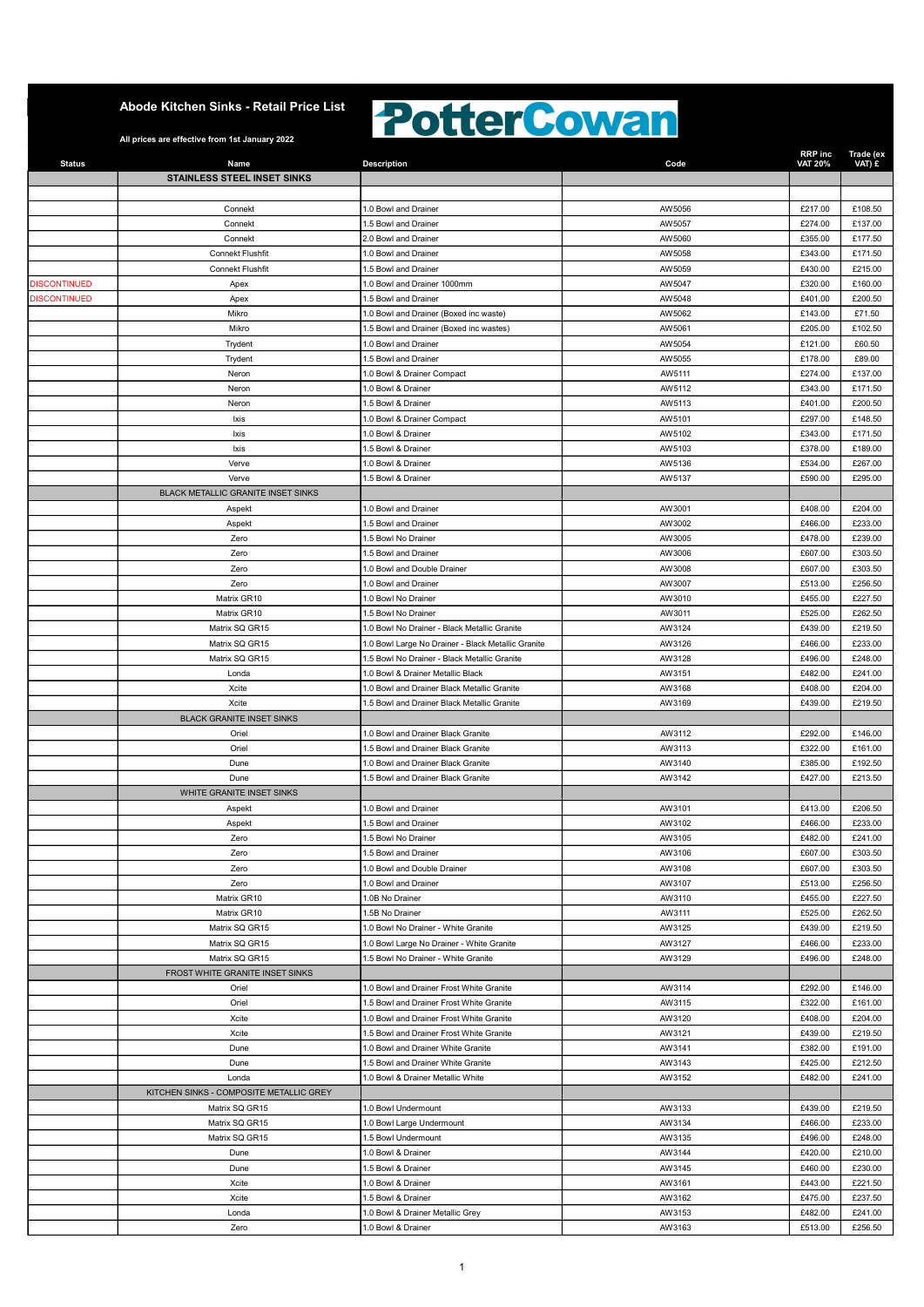### **PotterCowan**

| <b>Status</b>            | Name                       | <b>Description</b>                                                           | Code             | <b>RRP</b> inc<br><b>VAT 20%</b> | Trade (ex<br>VAT) £ |
|--------------------------|----------------------------|------------------------------------------------------------------------------|------------------|----------------------------------|---------------------|
|                          | Zero                       | 1.5 Bowl & Drainer                                                           | AW3164           | £607.00                          | £303.50             |
|                          | <b>CERAMIC INSET SINKS</b> |                                                                              |                  |                                  |                     |
|                          | Acton                      | 1.0 Bowl & Drainer                                                           | AW1040           | £411.00                          | £205.50             |
|                          | Acton                      | 1.5 Bowl & Drainer                                                           | AW1041           | £474.00                          | £237.00             |
|                          | Milford                    | 1.0 Bowl & Drainer                                                           | AW1042           | £355.00                          | £177.50             |
|                          | Milford                    | 1.5 Bowl & Drainer                                                           | AW1043           | £411.00                          | £205.50             |
|                          | CERAMIC UNDERMOUNT & INSET |                                                                              |                  |                                  |                     |
|                          | Sandon                     | 1.0 Bowl                                                                     | AW1030           | £411.00                          | £205.50             |
|                          | Sandon                     | 1.0 Bowl Large                                                               | AW1031           | £474.00                          | £237.00             |
|                          | Sandon<br>Sandon           | 1.5 Bowl (LH Main Bowl)<br>1.5 Bowl (LH Main Bowl) Full Depth Half Bowl      | AW1032<br>AW1033 | £451.00<br>£474.00               | £225.50<br>£237.00  |
|                          | UNDERMOUNT SINKS           |                                                                              |                  |                                  |                     |
|                          | Matrix R0                  | 0.5 Bowl Square 210mm                                                        | AW5007           | £316.00                          | £158.00             |
|                          | Matrix R0                  | 1.0 Bowl Square 340mm                                                        | AW5008           | £373.00                          | £186.50             |
|                          | Matrix R0                  | 1.0 Bowl Square 500mm                                                        | AW5009           | £401.00                          | £200.50             |
| <b>DISCONTINUED</b>      | Matrix R0                  | 1.5 Bowl Square RH small bowl                                                | AW5010           | £652.00                          | £326.00             |
| <b>NEW</b>               | Matrix R0                  | 1.5 Bowl Square RH small bowl                                                | AW5010-2         | £652.00                          | £326.00             |
| <b>DISCONTINUED</b>      | Matrix R0                  | 1.5 Bowl Square LH small bowl                                                | AW5011           | £652.00                          | £326.00             |
| <b>NEW</b>               | Matrix R0                  | 1.5 Bowl Square LH small bowl                                                | AW5011-2         | £652.00                          | £326.00             |
| <b>DISCONTINUED</b>      | Matrix R0                  | 2.0 Bowl Square                                                              | AW5012           | £744.00                          | £372.00             |
| <b>NEW</b>               | Matrix R0                  | 2.0 Bowl Square                                                              | AW5012-2         | £744.00                          | £372.00             |
|                          | Matrix R25                 | 0.5 Bowl 180mm x 340mm                                                       | AW5001           | £195.00                          | £97.50              |
| <b>DISCONTINUED</b>      | Matrix R25                 | 1.0 Bowl 340mm x 400mm                                                       | AW5002           | £268.00                          | £134.00             |
|                          | Matrix R25                 | 1.0 Bowl 480mm x 430mm                                                       | AW5003           | £297.00                          | £148.50             |
| <b>DISCONTINUED</b>      | Matrix R25                 | 1.5 Bowl RH                                                                  | AW5004           | £487.00                          | £243.50             |
| <b>DISCONTINUED</b>      | Matrix R25<br>Matrix R25   | 1.5 Bowl LH<br>2.0 Bowl                                                      | AW5005<br>AW5006 | £487.00<br>£566.00               | £243.50<br>£283.00  |
|                          | Matrix R50                 | 0.5 Bowl                                                                     | AW5013           | £147.00                          | £73.50              |
|                          | Matrix R50                 | 1.0 Bowl 340mm                                                               | AW5014           | £224.00                          | £112.00             |
|                          | Matrix R50                 | 1.0 Bowl 500mm                                                               | AW5015           | £251.00                          | £125.50             |
|                          | Matrix R50                 | 1.5 Bowl RH                                                                  | AW5016           | £446.00                          | £223.00             |
|                          | Matrix R50                 | 1.5 Bowl LH                                                                  | AW5017           | £446.00                          | £223.00             |
|                          | Matrix R50                 | 1.75 Bowl RH small bowl                                                      | AW5018           | £515.00                          | £257.50             |
|                          | Matrix R50 XL              | 1.0 Bowl Extra Large Undermount                                              | AW5099           | £457.00                          | £228.50             |
|                          | Matrix R15                 | 1.0 Bowl 380mm x 440mm                                                       | AW5121           | £268.00                          | £134.00             |
|                          | Matrix R15                 | 1.0 Bowl 540mm x 440mm                                                       | AW5122           | £297.00                          | £148.50             |
|                          | Matrix R15                 | 1.5 Bowl LH Main Bowl                                                        | AW5124           | £487.00                          | £243.50             |
|                          | Matrix R15                 | 1.5 Bowl RH Main Bowl                                                        | AW5126           | £487.00                          | £243.50             |
|                          | Matrix R15                 | 1.5 Bowl Large LH Main Bowl                                                  | AW5125           | £520.00                          | £260.00             |
|                          | Matrix R15                 | 1.5 Bowl Large RH Main Bowl                                                  | AW5127           | £520.00                          | £260.00             |
|                          | Matrix R15                 | 2.0 Bowl 740mm x 440mm                                                       | AW5123           | £544.00                          | £272.00             |
| <b>NEW</b><br><b>NEW</b> | Matrix R15<br>Studio       | 1.0 Bowl Extra Large Undermount<br>1.0 Bowl Stainless Steel in.c Accessories | AW5128<br>AW5134 | £355.00<br>£590.00               | £177.50<br>£295.00  |
| <b>NEW</b>               | <b>Belfast Stainless</b>   | <b>Stainless Steel Belfast Sink</b>                                          | AW5135           | £590.00                          | £295.00             |
| <b>NEW</b>               | Matrix SQ GR15             | 2.0 Bowl Undermount - Grey Metallic Granite                                  | AW3165           | £520.00                          | £260.00             |
| <b>NEW</b>               | Matrix SQ GR15             | 2.0 Bowl Undermount - Black Metallic Granite                                 | AW3166           | £520.00                          | £260.00             |
| <b>NEW</b>               | Denton                     | 1.0 Bowl Compact Undermount - Grey Metallic Granite                          | AW3167           | £482.00                          | £241.00             |
|                          | New Belfast                | 1.0 Bowl                                                                     | AW1022           | £355.00                          | £177.50             |
|                          | Provincial                 | Large 1.0 Bowl                                                               | AW1020           | £590.00                          | £295.00             |
|                          | Provincial                 | Large 2.0 Bowl                                                               | AW1021           | £590.00                          | £295.00             |
|                          | PIPEWORK & WASTES          |                                                                              |                  |                                  |                     |
|                          | Pipework                   | 1.0 bowl pipework kit                                                        | AX1008           | £23.00                           | £11.50              |
|                          |                            | 1.5 or 2.0 bowl pipework kit                                                 | AX1009           | £31.00                           | £15.50              |
|                          |                            | Overflow kit - Stainless Steel                                               | AX1006           | £11.00                           | £5.50               |
|                          |                            | Overflow kit - Ceramic/Granite                                               | AX1007           | £23.00                           | £11.50              |
|                          |                            | Two BSWs and overflow for 1.5 or 2.0 bowl sinks                              | AX1012           | £51.00                           | £25.50              |
|                          |                            | Orbit strainer waste - short bolt for granite / ceramic                      | AX1001           | £29.00                           | £14.50              |
|                          |                            | Orbit strainer waste - long bolt for granite/ceramic                         | AX1002           | £29.00                           | £14.50              |
|                          | <b>GLASS COVERS</b>        | APEX Black Glass Board                                                       | AX2013           | £64.00                           | £32.00              |
|                          |                            | MIKRO Black Glass Board                                                      | AX2014           | £64.00                           | £32.00              |
|                          |                            | ZERO Black Glass Board                                                       | AX2017           | £64.00                           | £32.00              |
|                          |                            | ASPEKT Black Glass Board                                                     | AX2015           | £64.00                           | £32.00              |
|                          |                            | ASPEKT White Glass Chopping Board 500mm x 280m                               | AX2022           | £64.00                           | £32.00              |
|                          |                            | ZERO White Glass Chopping Board 500mm x 280mm                                | AX2023           | £64.00                           | £32.00              |
|                          | COLANDERS                  |                                                                              |                  |                                  |                     |
|                          | <b>DISCONTINUED</b>        | <b>MAXIM Colander</b>                                                        | AX1502           | £64.00                           | £32.00              |
|                          |                            | <b>THEOREM Colander</b>                                                      | AX1503           | £105.00                          | £52.50              |
|                          | PLATE RACKS                |                                                                              |                  |                                  |                     |
|                          | <b>DISCONTINUED</b>        | Black & Blum Plate Rack - Lime Green                                         | AX2502           | £57.00                           | £28.50              |
|                          | <b>DISCONTINUED</b>        | Black & Blum Plate Rack - White                                              | AX2503           | £57.00                           | £28.50              |
|                          |                            |                                                                              |                  |                                  |                     |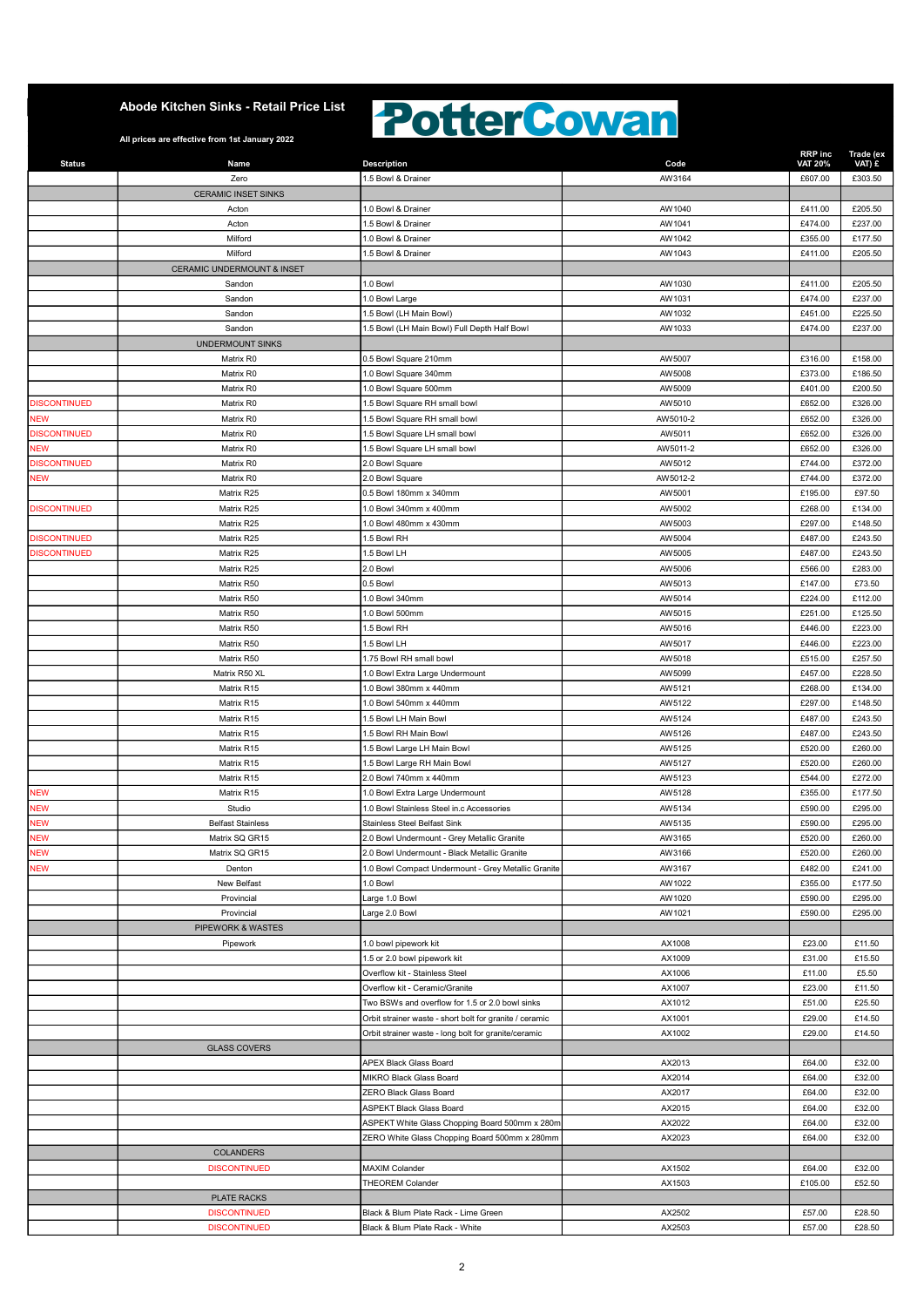### **PotterCowan**

| Name                | <b>Description</b>                             | Code   | <b>RRP</b> inc<br><b>VAT 20%</b> | Trade (ex<br>VAT) £ |
|---------------------|------------------------------------------------|--------|----------------------------------|---------------------|
| <b>DRAINER MATS</b> |                                                |        |                                  |                     |
|                     | Black rubber drainer mat - Rectangular         | AX2501 | £39.00                           | £19.50              |
|                     | Black rubber drainer mat - Square              | AX2500 | £33.00                           | £16.50              |
| <b>BOWL MATS</b>    |                                                |        |                                  |                     |
| <b>DISCONTINUED</b> | Bowl Mat MATRIX CR25 252mm x 380mm             | AX3000 | £17.00                           | £8.50               |
| <b>DISCONTINUED</b> | Bowl Mat MAXIM 284mm x 325mm                   | AX3003 | £17.00                           | £8.50               |
| <b>DISCONTINUED</b> | Bowl Mat THEOREM Large 476mm x 376mm           | AX3007 | £22.00                           | £11.00              |
| <b>DISCONTINUED</b> | Bowl Mat MIKRO/TRYDENT 246mm x 302mm           | AX3008 | £17.00                           | £8.50               |
| <b>DISCONTINUED</b> | Bowl Mat MIKRO/TRYDENT 239mm x 299mm           | AX3009 | £17.00                           | £8.50               |
| <b>DISCONTINUED</b> | Bowl Mat APEX 413mm x 333mm                    | AX3010 | £17.00                           | £8.50               |
| <b>DISCONTINUED</b> | Bowl Mat APEX 274mm x 334mm                    | AX3011 | £17.00                           | £8.50               |
| <b>DISCONTINUED</b> | Bowl Mat MATRIX R25 274mm x 333mm              | AX3012 | £17.00                           | £8.50               |
| <b>DISCONTINUED</b> | Bowl Mat MATRIX R25 332mm x 412mm              | AX3013 | £22.00                           | £11.00              |
| <b>DISCONTINUED</b> | Bowl Mat BELFAST 505mm x 366mm                 | AX3014 | £22.00                           | £11.00              |
| <b>ACCESSORIES</b>  |                                                |        |                                  |                     |
|                     | Tap Support Bracket                            | AX1011 | £14.00                           | £7.00               |
|                     |                                                |        |                                  |                     |
|                     | All prices are effective from 1st January 2022 |        |                                  |                     |
|                     |                                                |        |                                  |                     |
|                     |                                                |        |                                  |                     |